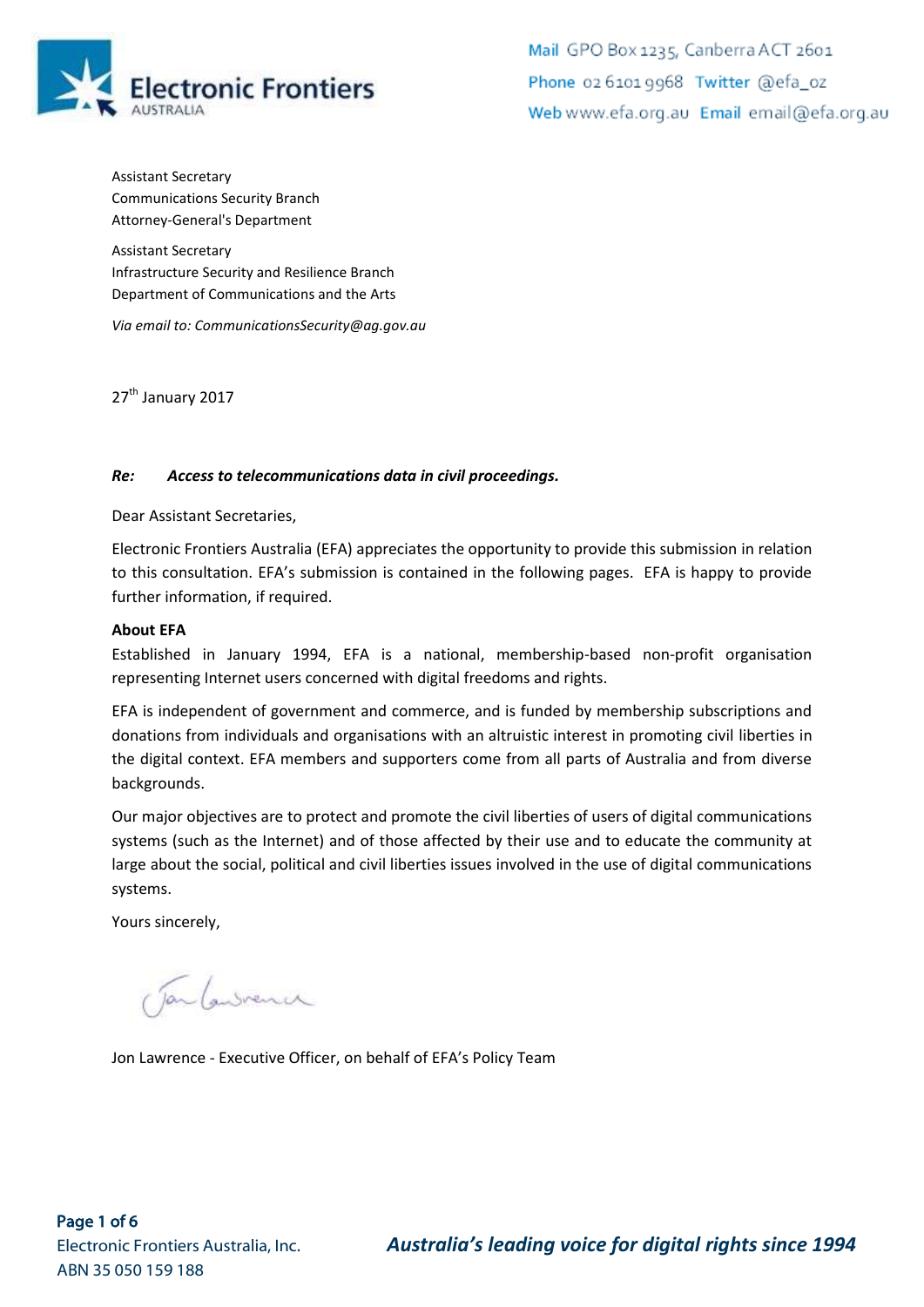

# **Submission: Access to Retained Telecommunications Data in Civil Proceedings**

## **1. Introduction**

EFA has been a long-standing opponent of mandatory telecommunications data retention. EFA remains unconvinced of the alleged benefits of this scheme and believes that it represents a disproportionate and unnecessary intrusion into the privacy of all Australians.

EFA does however accept that the *Telecommunications (Interception and Access) Amendment (Data Retention) Bill 2014*, introduced necessary and significant restrictions and protections relating to this data.

Specifically, EFA welcomes the restricted list of agencies that are now able to access retained telecommunications data and the fact that, to date, this restricted list has not been expanded. EFA also notes that the ACMA has reported that this has already resulted in a very welcome reduction in the number of data access requests. $\dot{I}$ 

EFA also notes that the legislation for the first time introduced an express provision that applies the Privacy Act to the retention of telecommunications data.

Rather than giving consideration to the widening of access to retained telecommunications data, EFA believes the government should consider further limiting access.

Specifically, EFA believes that all access to retained telecommunications data should require a warrant in all cases.

## **2. Scheduling of this consultation**

EFA is concerned by the scheduling of this consultation. Its announcement just two days prior to Christmas with an original submission deadline of  $13<sup>th</sup>$  January, is consistent with a deliberate attempt to avoid public awareness of this consultation and to minimise the number of submissions received. As a result, even if this was not the intention of the scheduling decision, this has resulted in significant scepticism about the government's motives and further undermined public trust.

#### **3. Impact on the effective operation of the civil justice system**

As noted in the Consultation Paper, the primary justification for considering exceptions to the prohibition on using data that is retained only due to the requirements of the mandatory data retention scheme for civil cases, is:

*...to mitigate the risk that restricting parties to civil proceedings' access to such data could adversely impact the effective operation of the civil justice system, or the rights or interests of parties to civil proceedings.*

As the data in question has not been retained prior to the implementation of the mandatory data retention regime, it has therefore never been available to the civil justice system. As such, continuing with the prohibition on using such data for civil cases would simply maintain the status quo, and would therefore, by definition, not adversely or otherwise impact the effective operation of the civil justice system, or the rights or interests of parties to civil proceedings.

#### Page 2 of 6

ABN 35 050 159 188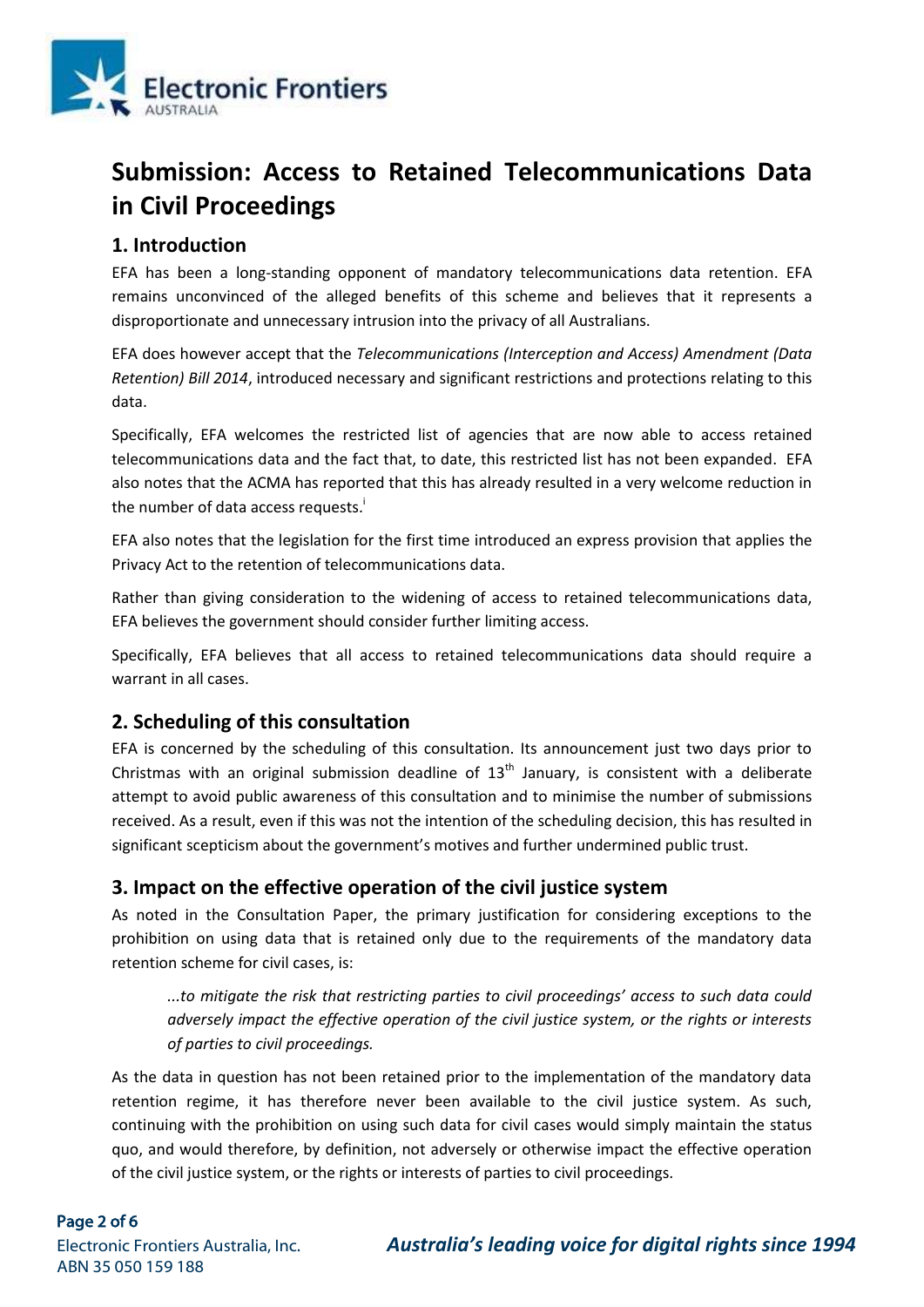

#### **4. Australian Privacy Principle #3**

Australian Privacy Principle #3, incorporated in the Privacy Act 1988 (Cth) states that:

*"the entity must not collect personal information (other than sensitive information) unless the information is reasonably necessary for one or more of the entity's functions or activities."*

The data that is the subject of this consultation - that is data that is only being retained due to the requirements of the mandatory data retention scheme - is therefore being retained in direct contravention of this principle.

EFA of course understands that there are broad exemptions from these rules that apply to law enforcement and intelligence agencies, and that those exemptions are the basis on which the mandatory data retention scheme has been built.

While those exemptions may be justifiable in relation to law enforcement and intelligence activities, they most certainly are not in relation to civil cases.

It is therefore clear that allowing access to any such retained data for civil cases would represent a serious additional undermining of the privacy rights of all Australians.

#### **5. Mandatory data breach notification legislation**

EFA notes that this consultation has been initiated in response to a recommendation (recommendation 23) of the Parliamentary Joint Committee on Intelligence and Security, in its 2014 report<sup>ii</sup> about the mandatory data retention legislation.

In that report, the Committee also made the following recommendation:

*Recommendation 38: The Committee recommends introduction of a mandatory data breach notification scheme by the end of 2015.*

Though the government committed to introduce such a scheme by the end of  $2015^{\text{iii}}$ , and even though legislation to do so has been presented to the parliament on at least three previous occasions, this remains outstanding.

The Privacy Amendment (Notifiable Data Breaches) Bill 2016 that was introduced into the House of Representatives in October 2016 unfortunately involves the introduction of a significant element of discretion about reporting for organisations suffering breaches and is therefore unlikely to be effective in many cases.

EFA believes the government should remove this discretion and should move to pass this legislation promptly. The continuing failure to progress this legislation, suggests that the government does not consider the privacy rights of Australians to be a high priority.

#### **6. Mission creep**

As noted in the introduction above, the government was very clear at the time about the justifications for the introduction of the mandatory data retention scheme.

Attorney-General George Brandis told the ABC's Q&A program on 3rd November 2014 that: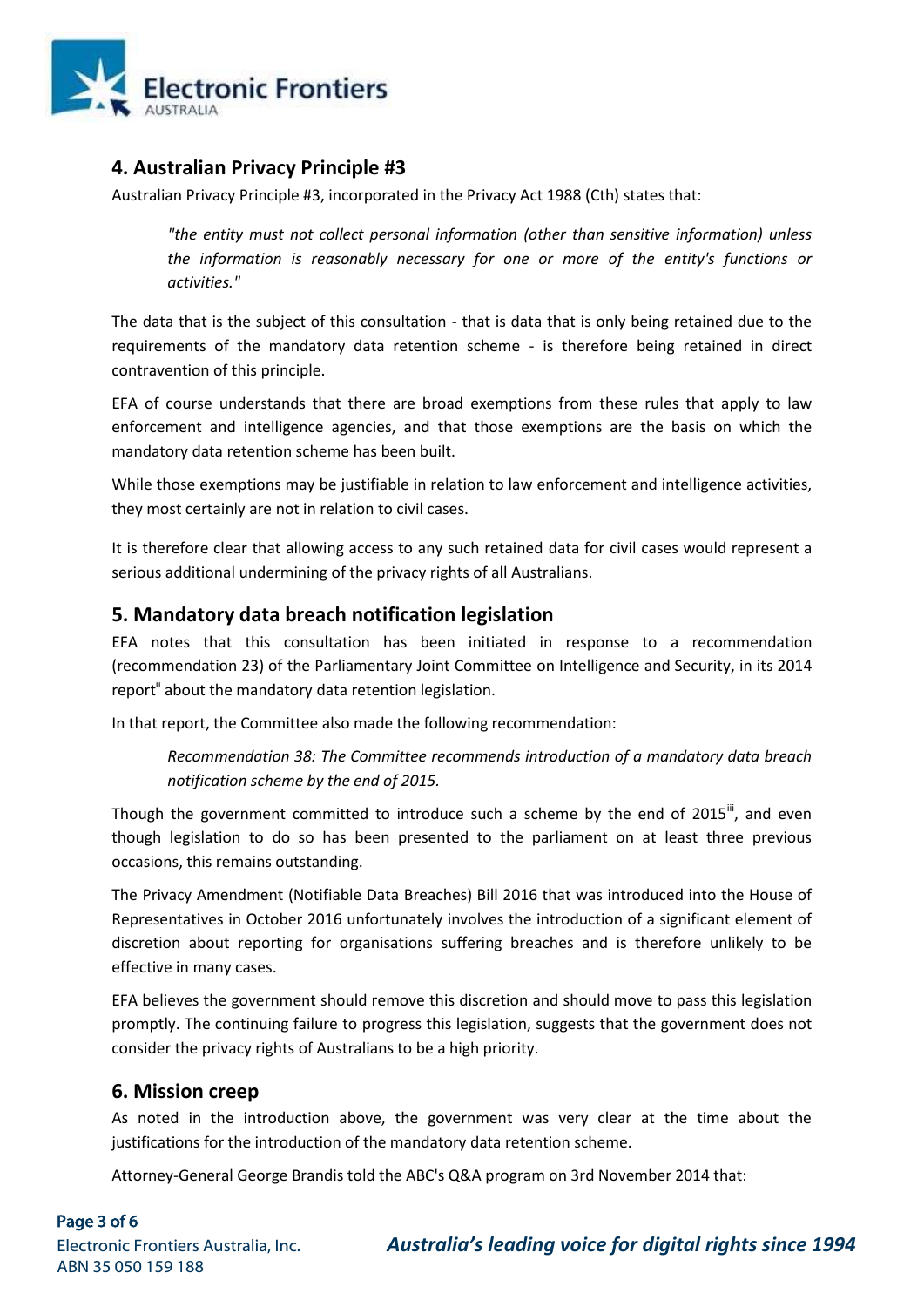

*the mandatory metadata retention regime applies only to the most serious crime, to terrorism, to international and transnational organised crime, to paedophilia, where the use of metadata has been particularly useful as an investigative tool, only to as a tool, only to crime and only to the highest levels of crime. Breach of copyright is a civil wrong. Civil wrongs have nothing to do with this scheme. [Emphasis added]iv*

Similarly, the Attorney-General's Department published the answers to a series of Frequently Asked Questions on its website, which included the following:

*Will data retention be used for copyright enforcement?*

*The Telecommunications (Interception and Access) Act 1979 only allows access for limited purposes, such as criminal law enforcement matters. Breach of copyright is generally a civil law wrong. The Act will preclude access to telecommunications data retained solely for the purpose of complying with the mandatory data retention scheme for the purposes of civil litigation. [Emphasis added]<sup>v</sup>*

It should be noted the Attorney-General's Department has confirmed to EFA that the above paragraph was removed from their website in December 2016. EFA is concerned that this suggests a 'clearing-up' process in advance of a proposal to expand access to retained telecommunications data to civil cases.

EFA is particularly concerned that any decision to expand access to retained telecommunications data at this time will be just one of a number of expansions in access over time. It is in the nature of schemes such as this that, once they exist, there will be ongoing pressure from a variety of actors for access to be expanded to include them.

EFA therefore firmly believes that the government should refrain from introducing any exceptions into the prohibition of using telecommunications data retained only for the purposes of the mandatory data retention scheme in civil proceedings.

## **7. Lack of clarity in data set**

There remain a number of inconsistencies and a general lack of clarity in the definition of the data that must be retained under the terms of the mandatory data retention legislation. As John Stanton, CEO of the industry body Communications Alliance, told the ABC recently:

*"It's a piece of legislation that really is riven by internal inconsistencies and lack of clarity".vi*

EFA is concerned that this lack of clarity will result in affected organisations 'over-collecting' data to ensure compliance with the law.

EFA is further concerned that it will be practically difficult for many affected organisations to readily identify whether data requested for a civil action is being retained purely for the purposes of the mandatory data retention scheme or not. Again, this creates an incentive for 'over-collection', which puts the privacy of their users at additional risk.

EFA therefore recommends that consideration be given to simplifying the distinction between data which can be accessed for use in civil proceedings and that which cannot be accessed.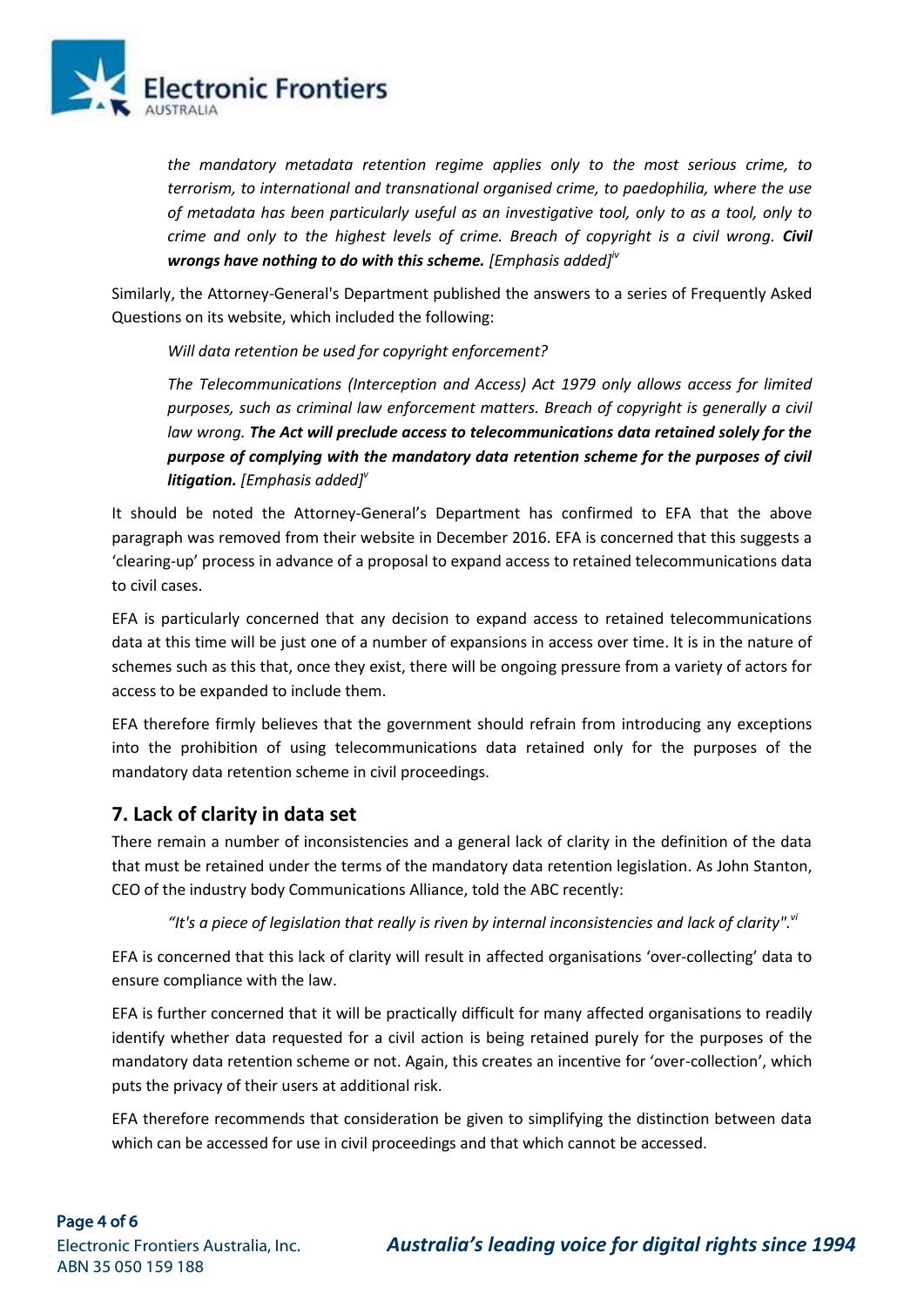

#### **8. Warrants for all access**

Rather than considering the expansion of access to retained telecommunications data, EFA believes the government should be increasing the privacy protections available to Australians.

EFA believes that a warrant should be required for all access to retained telecommunications data under the mandatory data retention scheme. Such a requirement would ensure that abusive or unnecessary access to such data is minimised and would thereby provide a significant protection to the privacy rights of all Australians.

EFA notes that a majority of European Union member countries require some form of judicial warrant or similar independent authorisation for access to retained telecommunications data.<sup>vii</sup> EFA therefore rejects the argument that a universal access warrant requirement in Australia would be unworkable.

# **9. A Privacy Tort**

Australia remains one of the only advanced countries without a right to sue for breach of privacy, and while there have been numerous calls for such a right to be introduced, EFA is concerned that the federal government is yet to show any interest in doing so.

As far back as 2008, the Australian Law Reform Commission first recommended such a right be introduced<sup>viii</sup>, and then in 2014, they released a report outlining how such a 'Privacy Tort' could be implemented at the federal level, $\frac{1}{x}$  to give individuals the ability to seek redress when their privacy has been invaded.

EFA is encouraged by the fact that there is significant support for a privacy tort at the state level. Last month, the NSW Attorney-General, Gabrielle Upton called for national action on a privacy tort, and is leading a working group to progress the issue<sup>x</sup>.

The benefits of nationally-consistent legislation in this context are self-evident and EFA therefore recommends that the federal government should start moving on this issue.

## **10. Questions posed in the Consultation Paper**

## **10.1 In what circumstances do parties to civil proceedings currently request access to telecommunications data in the data set outlined in section 187AA of the TIA Act?**

EFA understands that most current requests for telecommunications data relating to civil proceedings are for 'subscriber data' – information that links a phone number or source IP address to an account. Such information will of course be held by the telecommunications provider for operational purposes and is therefore already available for civil cases.

## **10.2. What, if any, impact would there be on civil proceedings if parties were unable to access the telecommunications data set as outlined in section 187AA of the TIA Act?**

Per point 3 above, the subject of this consultation is data that has not been retained prior to the implementation of the mandatory data retention regime. As such it has never been available to for civil proceedings and there will therefore be no impact on such proceedings if no exceptions are introduced to the prohibition on access to this data.